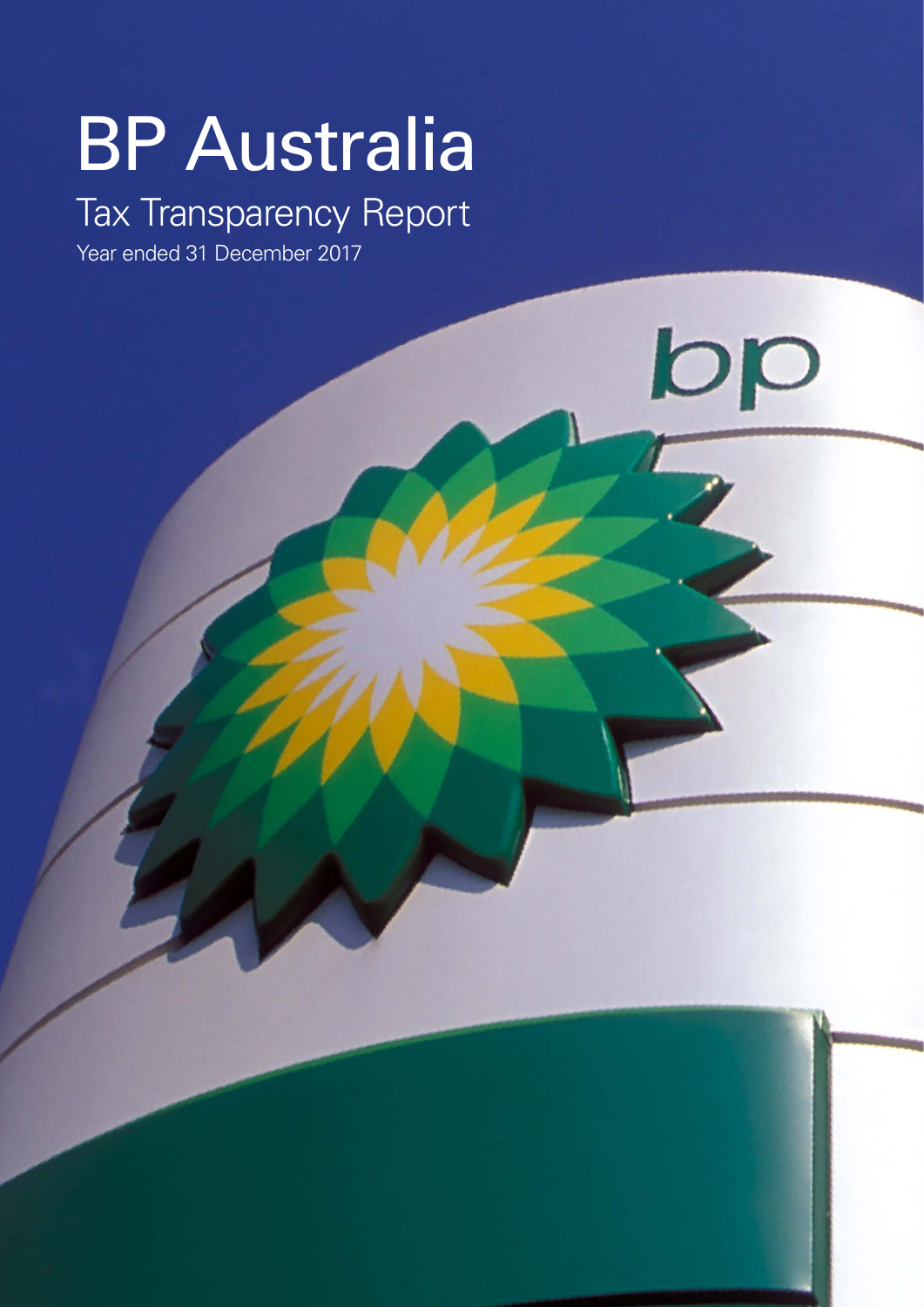# 1. Introduction

BP is a global energy business with wide reach across the world's energy system. The energy we produce helps to support economic growth and improve quality of life for millions of people. We strive to be a world-class operator, a responsible corporate citizen and a good employer.

In supplying energy we contribute to economies around the world by employing local staff, helping to develop national and local suppliers, and through the taxes we pay to governments. Additionally, we aim to create meaningful impacts through our social investments.

In Australia, BP collected and paid \$5.7 billion in taxes in 2017. Further details are provided in this report. Furthermore, this report should be read in conjunction with "BP's Contribution to Australia" report.

# 2. Our business activities

BP delivers energy products and services to people around the world through two main operating segments – Upstream and Downstream. Through these operating segments, BP finds, develops and produces essential sources of energy and turns these sources into products that people need.

Within Australia, our Upstream oil and gas production interests are primarily focused in the North West Shelf off the coast of Western Australia, accounting for more than 40 per cent of the country's oil and gas production. In Downstream, we own energy infrastructure, provide premium fuels and deliver world-class lubricants to our customers.

The BP Kwinana Refinery has been in operation for more than 60 years and is the largest and most modern Australian refinery. With a capacity of 152,000 barrels per day the refinery produces petrol, kerosene, autogas and other products.

We employ approximately 5,700 employees and contractors across Australia and our operations cover every state and territory in the country, which includes main offices in Perth and Melbourne.

We believe the communities in which we work should benefit from our presence and we recognise that our business activities and the taxes we collect and pay form a significant part of our economic contribution.

We support transparency in revenue flows from oil and gas activities to governments. This increases the understanding of tax systems, builds public trust and helps citizens of those countries access information to hold public authorities to account for the way they use funds received through taxes and other agreements.

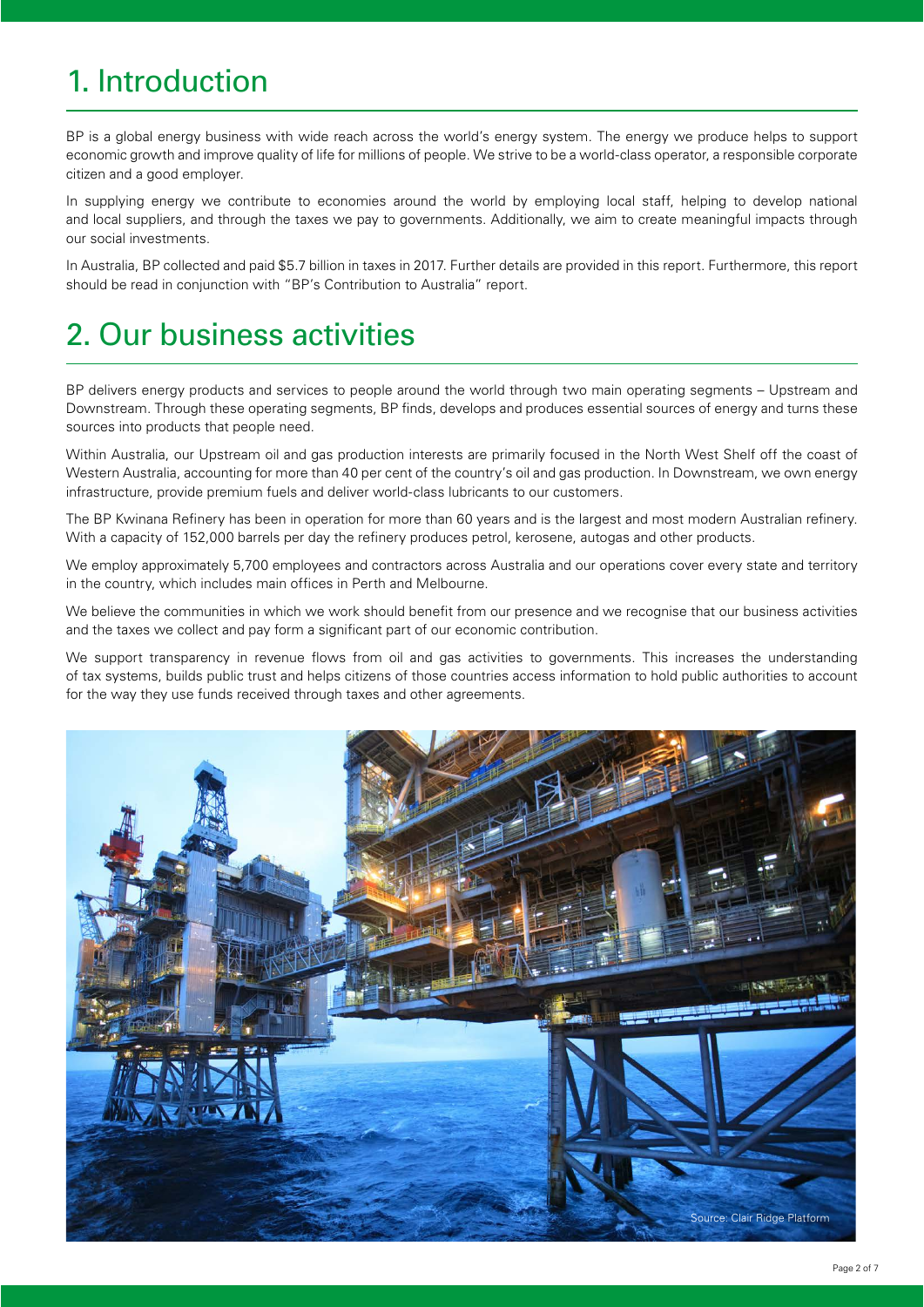# 3. Taxes paid by BP Australia

Our business activities generate a substantial amount and variety of taxes in Australia. We collect and/or pay corporate income tax (CIT), Downstream fuel excise, royalties and excise in respect of North West Shelf production, fringe benefits tax, payroll tax, stamp duties, land taxes, and withholding taxes. In addition, we collect and pay employee taxes as well as GST.

Please refer to section six of this report for further information on CIT and reconciliation of accounting profit to tax expense to tax paid.

# 4. Our approach to tax

BP is committed to complying with tax laws in a responsible manner and to having open and constructive relationships with tax authorities. Our approach to tax aligns with BP's code of conduct which sets out what is expected of everyone at BP.

This includes respecting the world in which we operate and those we work with. It also includes acting in a manner that is safe, ethical and consistent with applicable laws and regulations. We seek to work with others who share our commitments to safety, ethics and compliance. We do not tolerate the facilitation of tax evasion by people who act for or on behalf of BP.

In Australia we have an Annual Compliance Arrangement (ACA) with the Australian Tax Office (ATO) covering indirect taxes and we are engaged with the ATO on current business under a Pre-Compliance Review (PCR) arrangement for income tax. We also participate in initiatives to simplify and improve tax regimes to encourage investment and economic growth.

We actively contribute to tax policy development reviews via direct submissions (e.g. the Henry Review, the Tax White Paper and the review of Petroleum Resource Rent Tax (PRRT)). We also contribute to industry association submissions (for example through our participation in the following associations; APPEA, BCA and CTA). We support efforts to increase public trust in tax systems and work closely with the ATO to support the 'justified trust' agenda.



Our approach to tax is underpinned by the following principles:

#### **4.1 Governance**

The Group Head of Tax owns and implements our approach to tax which is reviewed by the main board audit committee. The group head of tax is also responsible for ensuring policies and procedures that support the approach are in place, maintained and used consistently around the world, and that the global tax team has the skills and experience to implement our approach.

We use external service providers on a selective basis, for example where we require additional resources or expertise.

#### **4.2 Relationships with governments**

We seek to build and sustain relationships with governments and fiscal authorities that are constructive and based on mutual respect. We work together with governments to contribute to sustainable growth, create jobs and invest in people.

We engage with governments on the development of tax laws either directly or through trade associations and other similar bodies as appropriate. We also work collaboratively wherever possible with fiscal authorities to resolve disputes and to achieve early agreement and certainty where tax law is complex or unclear.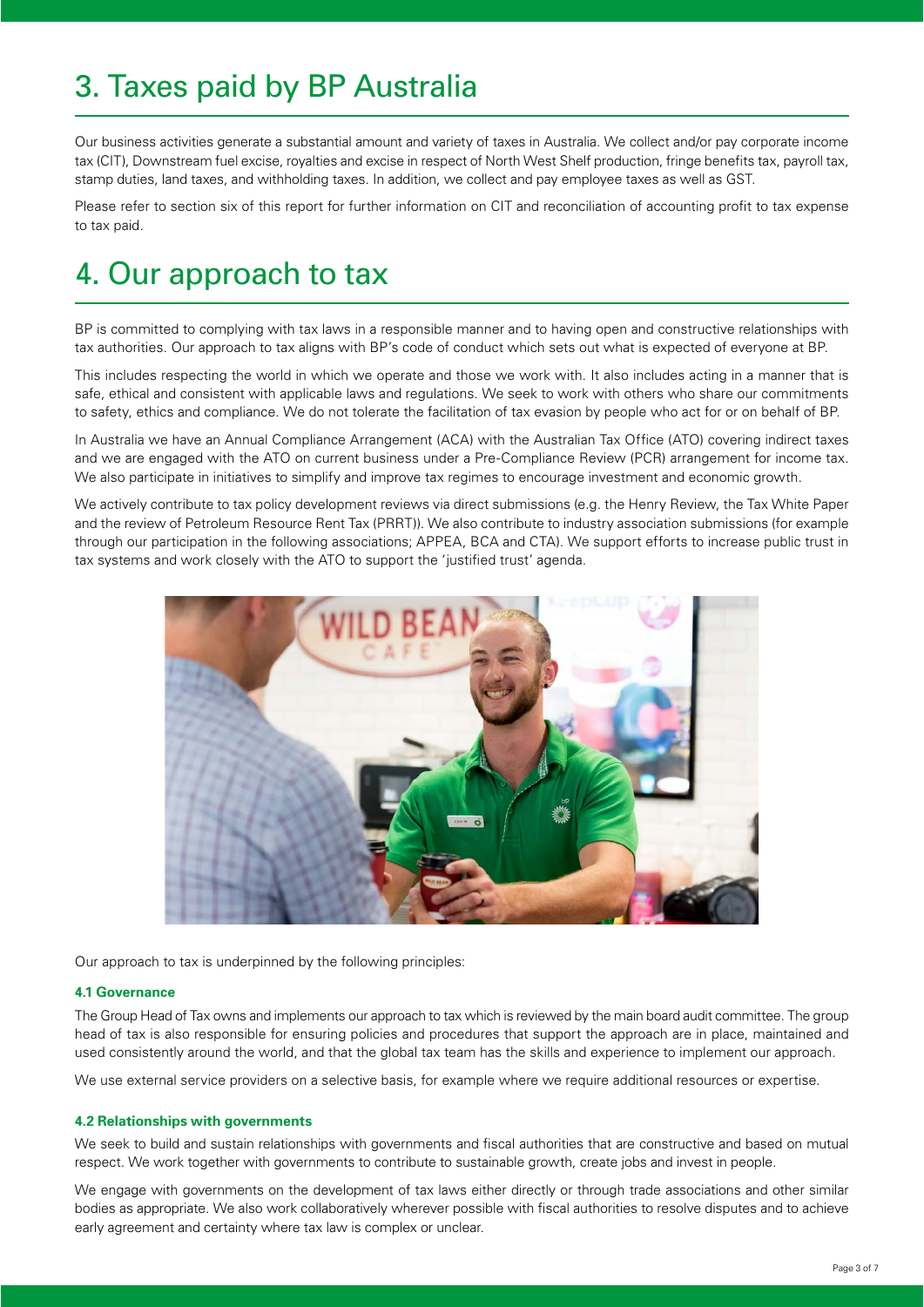#### **4.3 Tax planning**

At BP, we adhere to relevant tax law and we seek to minimise the risk of uncertainty or disputes. We engage in efficient tax planning that supports our business and reflects commercial and economic activity. We do not engage in artificial tax arrangements.

We establish entities in jurisdictions suitable to hold our overseas investments, giving consideration to our business activities, the prevailing regulatory environment, and as appropriate in line with joint venture requirements. We seek to conduct transactions between BP group companies on an arm's length basis and in accordance with current OECD principles.

Tax incentives and exemptions are sometimes implemented by governments and fiscal authorities in order to support investment, employment and economic development. Where they exist we seek to apply them in the manner intended.

#### **4.4 Tax risk management**

We do not prescribe acceptable levels of tax risk. We seek clarity within the law and evaluate the potential tax outcomes of our business transactions and escalate tax risks and uncertainties to the relevant level within BP to determine the appropriate management response.

We follow BP's risk management system and policy as part of our internal control processes, which means that we identify, assess and manage tax risks from our business transactions, account for them appropriately and implement and monitor controls over them.

This system and policy, together with our tax governance, requires us to:

- Understand the fiscal environment, and assess specific risks and potential exposure for BP.
- Determine how best to deal with these risks to manage the overall potential exposure.
- Manage the identified risks in appropriate ways.
- Monitor and seek assurance of the effectiveness of the management of these risks and intervene for improvement where necessary.
- Report internally on a periodic basis on how significant risks are being managed, monitored and assured and the improvements that are being made.

Material tax risks and disputes are reported on a periodic basis by the BP Group Head of Tax to the Group Financial Risk Committee, which is chaired by the Chief Financial Officer (CFO). In this way the group financial risk committee provides governance and oversight of financial risks, including tax risks and provides assurance that material tax risks are managed in accordance with approved BP Group policies. Material tax risks and disputes are additionally reviewed by our external auditor and the main board audit committee is briefed on an annual basis.

At a local level, material risks are identified and reported to the CFO and Board to provide assurance that mitigating actions are consistent with BP Group policies.

# 5. International operations

The main international related party transactions for BP Australia include crude and product purchases from BP Singapore, with financing principally provided by BP in the UK, support services predominantly provided by BP in the UK, and license of brands (e.g. BP and Castrol) owned by BP in the UK.

BP's policy is that all related party transactions occur on arm's length terms in a manner consistent with OECD principles and abiding by the laws of the countries in which the transactions occur.

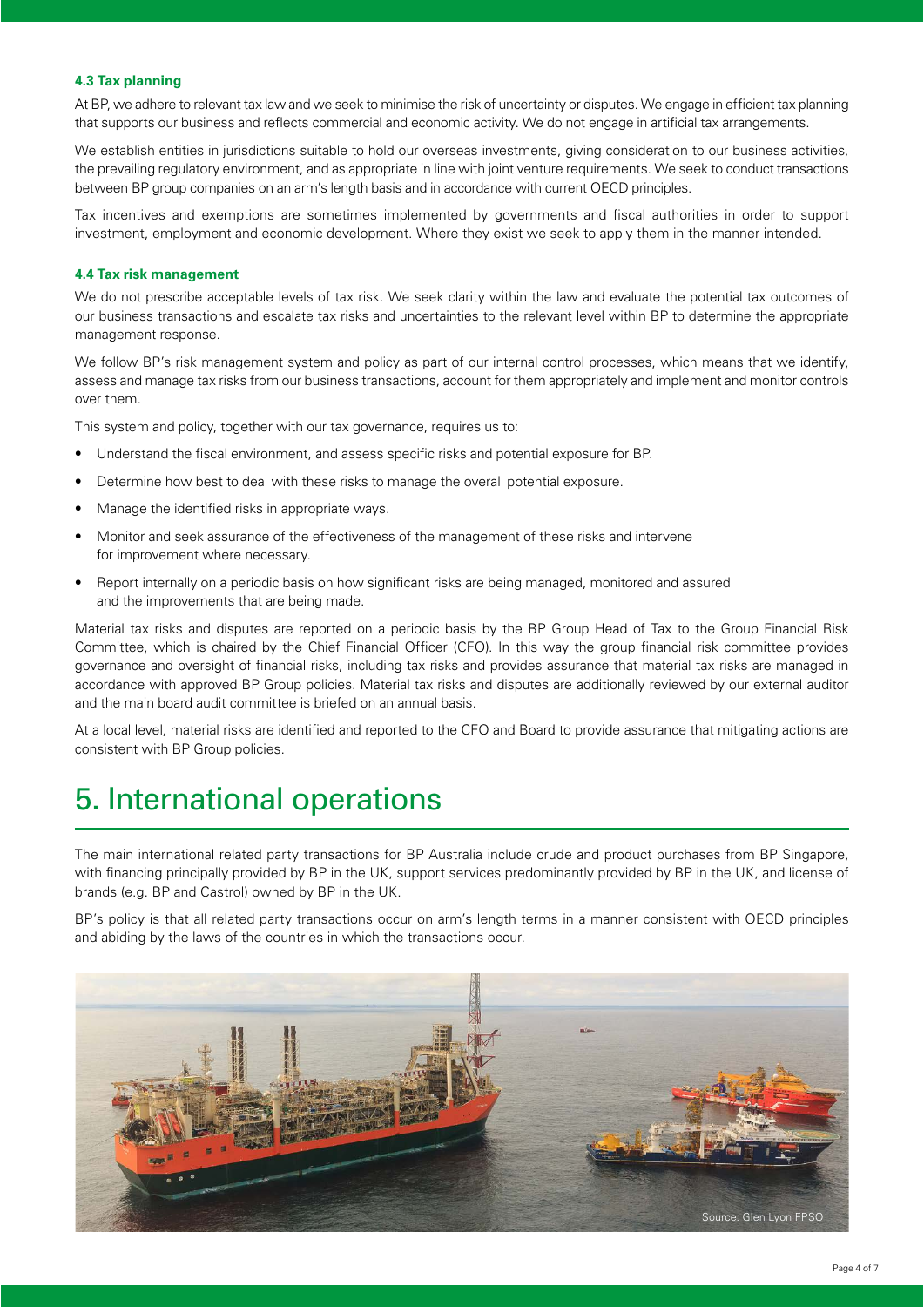# 6. Reconciliation of Accounting profit to tax expense to tax paid

#### **6.1 Reconciliation of accounting profit to income tax expense – 31 December 2017 and 31 December 2016**

|                                                                  | 2017          | 2016          |
|------------------------------------------------------------------|---------------|---------------|
|                                                                  | (A\$ million) | (A\$ million) |
| Accounting profit before tax from continuing operations          | 546           | 369           |
| At the statutory income tax rate of 30% (2016: 30%)              | 164           | 111           |
| Adjustments in respect of current income tax of previous years   | (85)          | (12)          |
| Non-taxable gain/loss on disposal                                | 28            | 94            |
| Non-assessable dividend income                                   |               | (46)          |
| Research and development                                         | (1)           | 4             |
| Non-deductible expenditure                                       | 6             | (1)           |
| Unrealised exchange results                                      | (12)          | 16            |
| Other                                                            | 14            | (3)           |
| Income tax expense reported in statement of comprehensive income | 113           | 163           |

#### **6.2 Reconciliation from income tax expense to income tax payable – 31 December 2017**

|                                                    | 2017          |
|----------------------------------------------------|---------------|
|                                                    | (A\$ million) |
| Income tax expense (as per above)                  | 113           |
| Adjustments in respect of prior years              | 85            |
| Temporary differences recognised in deferred tax:  |               |
| Property, plant & equipment                        | (173)         |
| Entitlement revenue                                |               |
| Provisions, accruals and prepayments               | 338           |
| Unrealised foreign exchange                        | 8             |
| Withholding tax charge                             | 28            |
| <b>Current income tax charge</b>                   | 398           |
| Less: tax installments paid (11 PAYG installments) | (225)         |
| Income tax payable at 31 December 2017             | $173*$        |

\*The above figures are based on the 31 December 2017 statutory accounts for the BP group in Australia. For corporate income tax paid figures relating to the 2018 income tax year for the BP Australia MEC tax consolidated group, please refer to the 'Tax Payments and Collections on behalf of Governments' section below.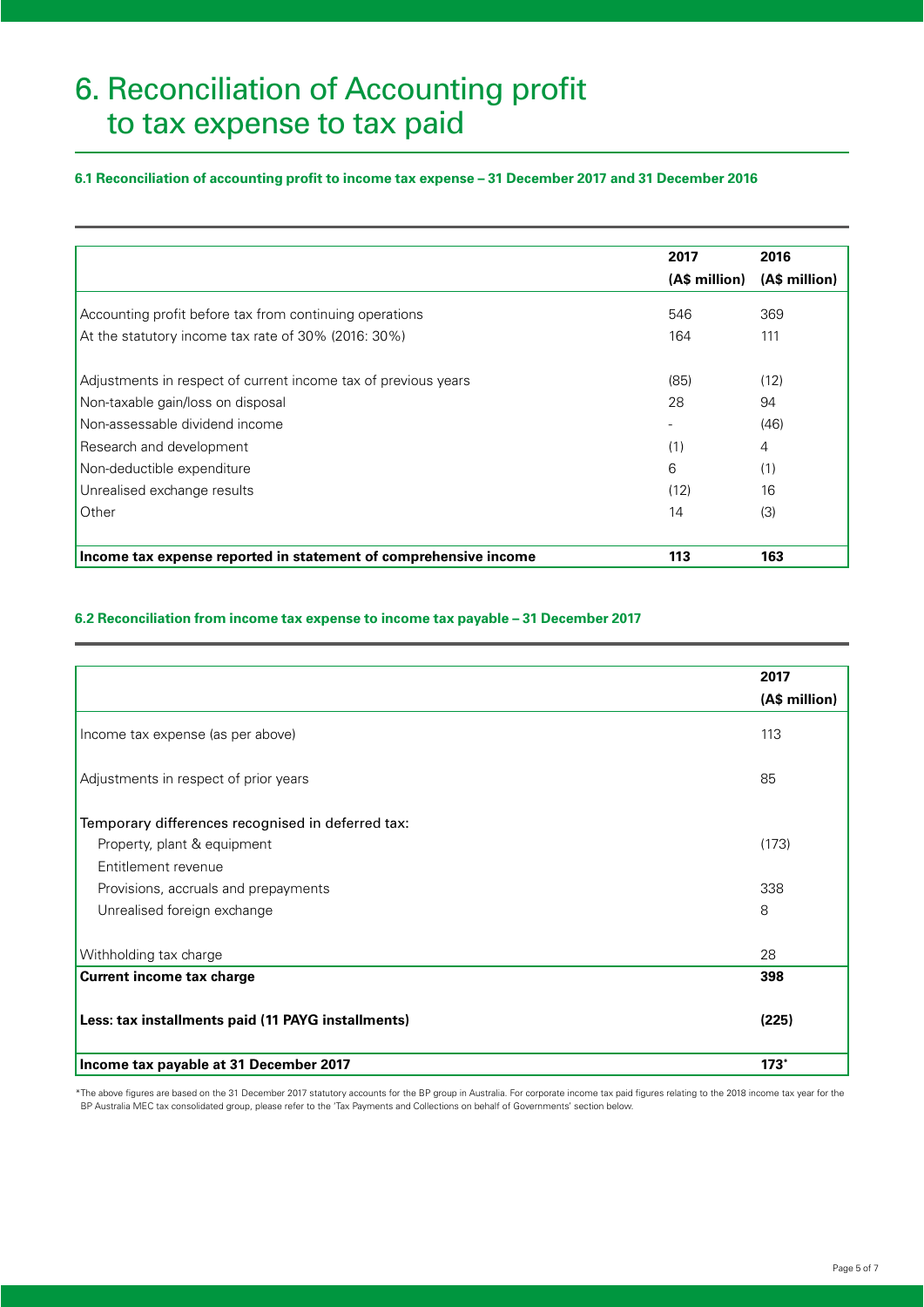#### **6.3 Effective tax rate**

Effective tax rate is equal to income tax expense as a percentage of accounting profit before tax.

|                                                                                                                                                                                                                                                                                  | 2017          |  |
|----------------------------------------------------------------------------------------------------------------------------------------------------------------------------------------------------------------------------------------------------------------------------------|---------------|--|
|                                                                                                                                                                                                                                                                                  | (A\$ million) |  |
|                                                                                                                                                                                                                                                                                  |               |  |
| ' Effective tax rate – Australia                                                                                                                                                                                                                                                 | 21%           |  |
| Effective tax rate - BP Global                                                                                                                                                                                                                                                   | $52\%$ **     |  |
| ** Source: BP 2017 Annual Report and Form 20-F 2017 (p.151). The increase in BP Global's effective tax rate in 2017 relates primarily to the<br>deferred tax impact of the reduction in the US federal corporate income tax rate from 35% to 21%, effective from 1 January 2018. |               |  |

The table below demonstrates the impacts to BP Australia's effective tax rate

|                                                                | 2017  |
|----------------------------------------------------------------|-------|
| Corporate tax rate - Australia                                 | 30%   |
| Adjustments in respect of current income tax of previous years | (16%) |
| Non-taxable gain/loss on disposal                              | 5%    |
| Other                                                          | 2%    |
|                                                                |       |
| <b>Effective tax rate - Australia</b>                          | 21%   |